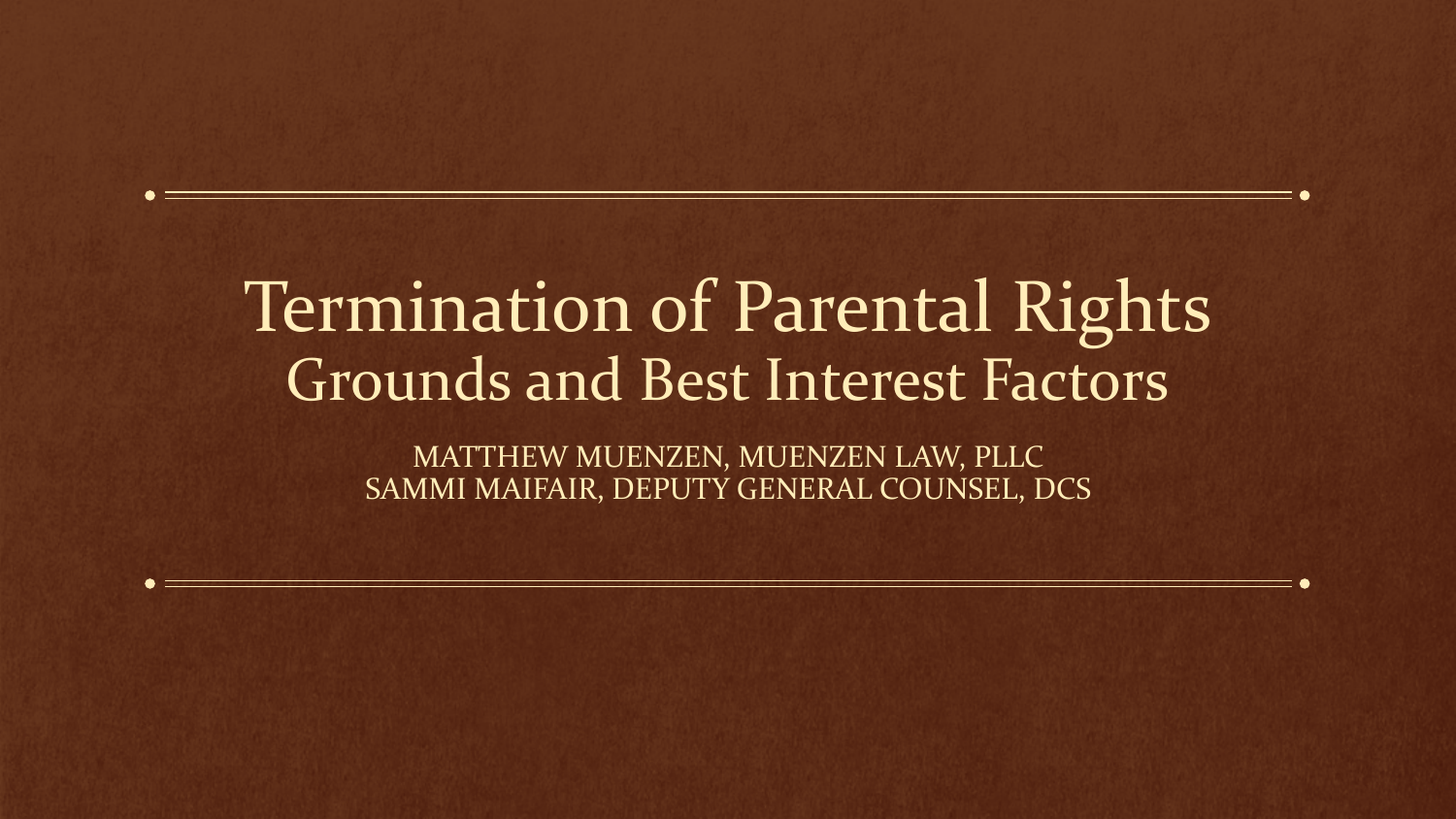### Learning Objectives

- Court process for a TPR
- Statutory grounds for TPR
- New statutory factors for best interests determination in a TPR
- Alternatives to TPR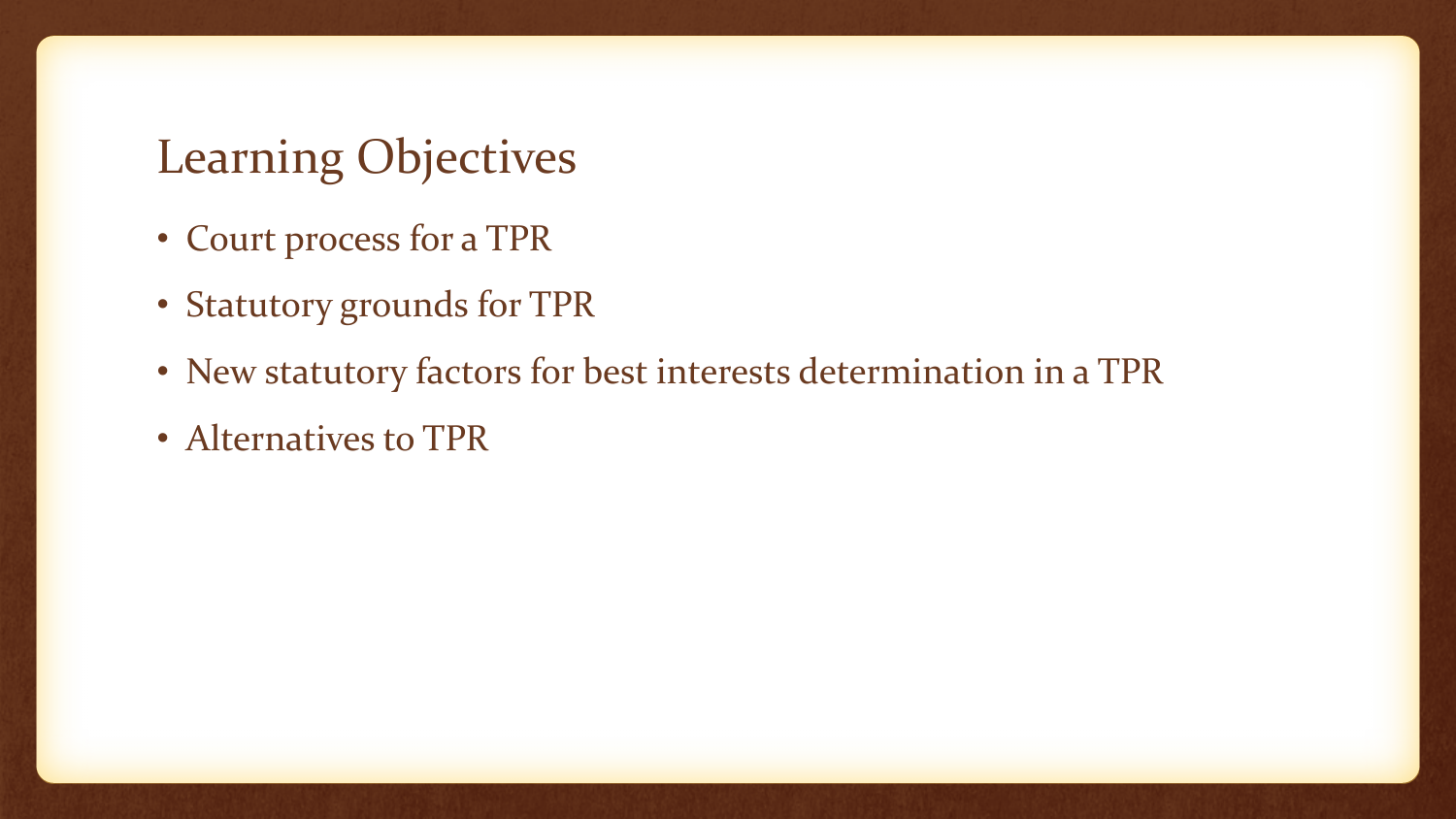# The Court Process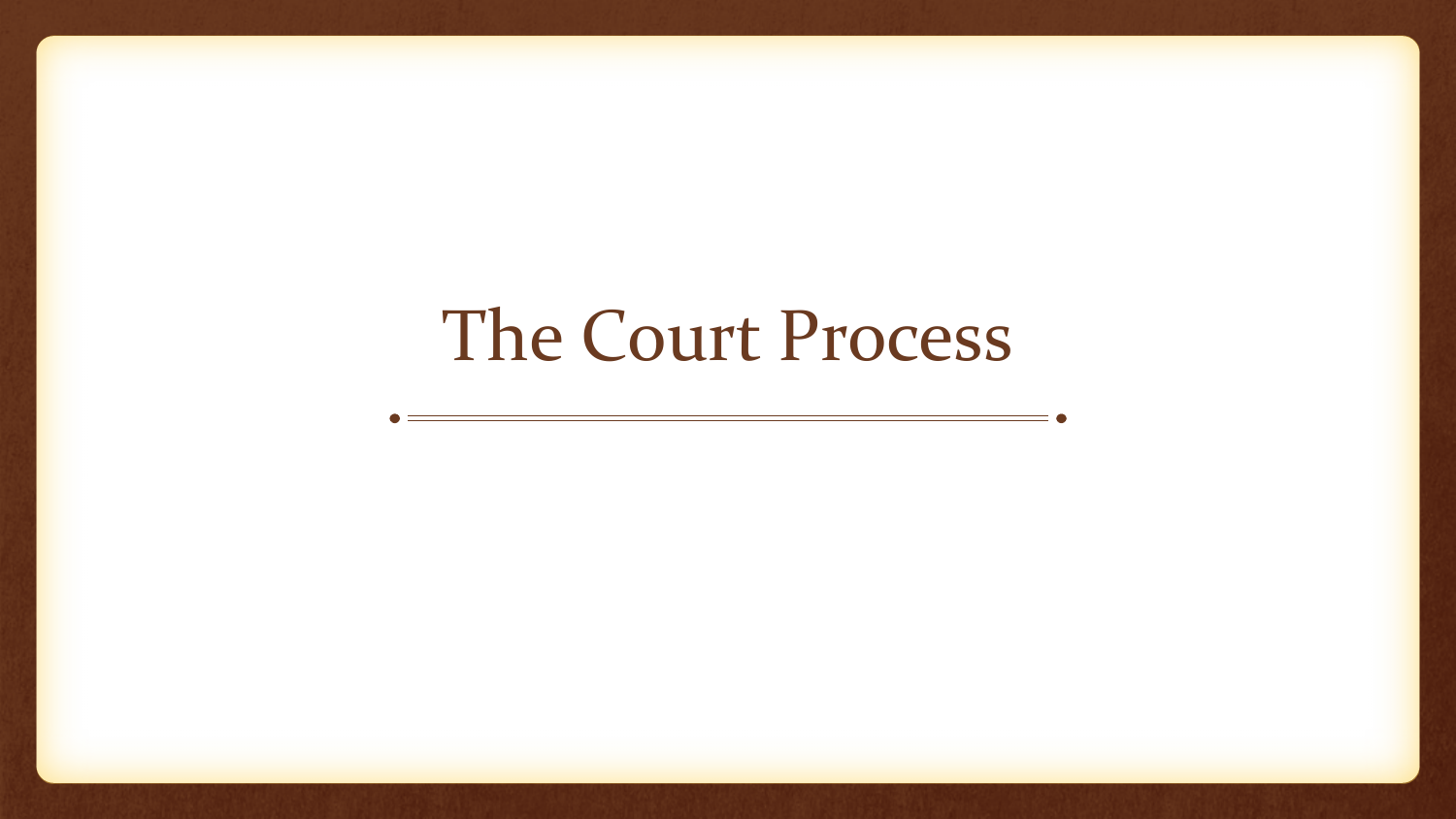- Chancery, Circuit, and Juvenile courts all have jurisdiction to hear a termination of parental rights petition
- TPR may be filed in the county where the petitioners reside; where the child resides; where any respondent resides at the time of the filing; where the child entered foster care; or where the child entered partial or full guardianship
- TPR may be filed by prospective adoptive parents; licensed childplacing agency with physical custody; GAL; DCS; and child's parent (in very limited circumstances)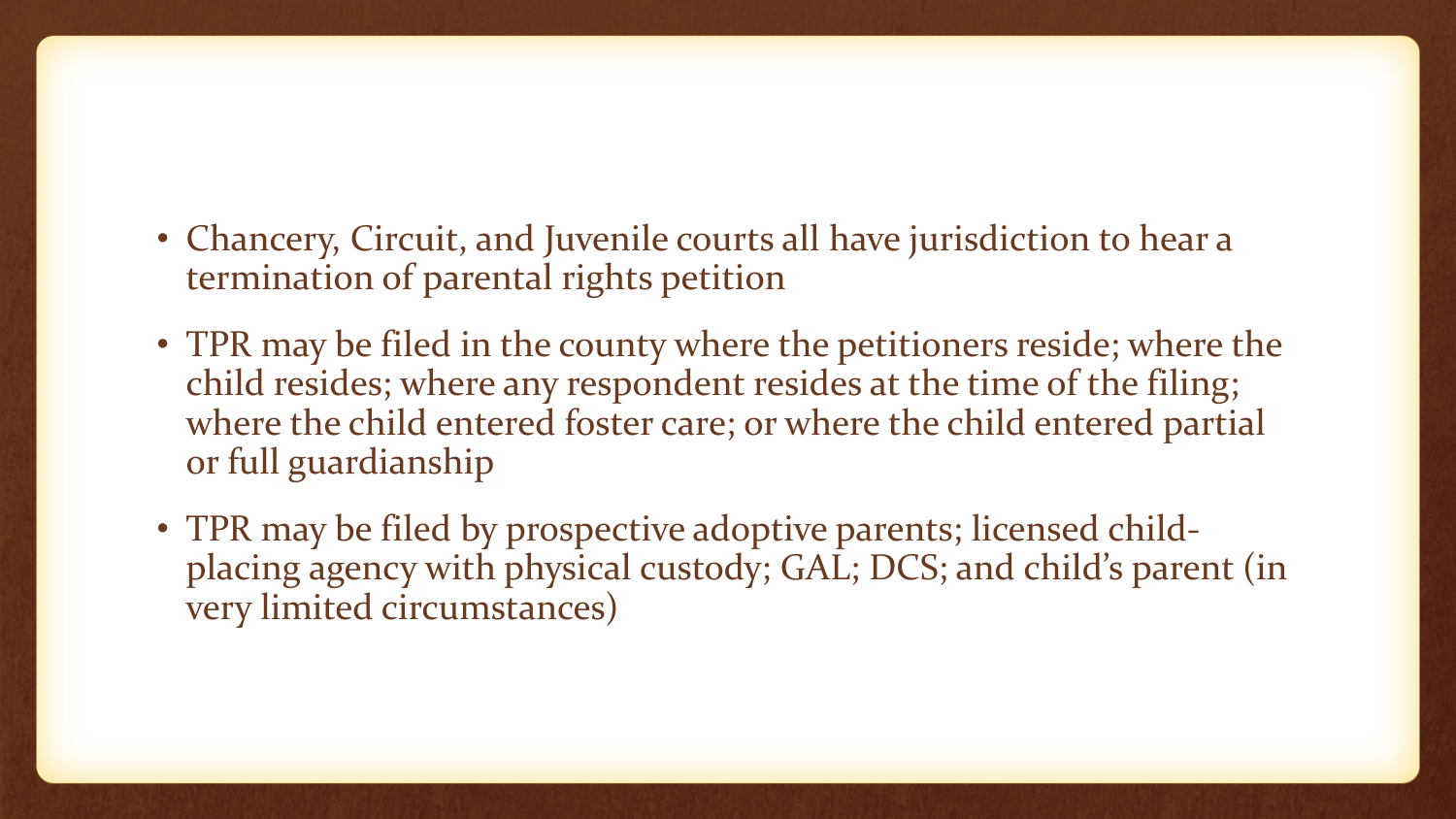### Necessary parties for a TPR

- Parental rights for ALL parents must be resolved for a child be placed in full guardianship
- Each parent/respondent has to be served by personal service or publication

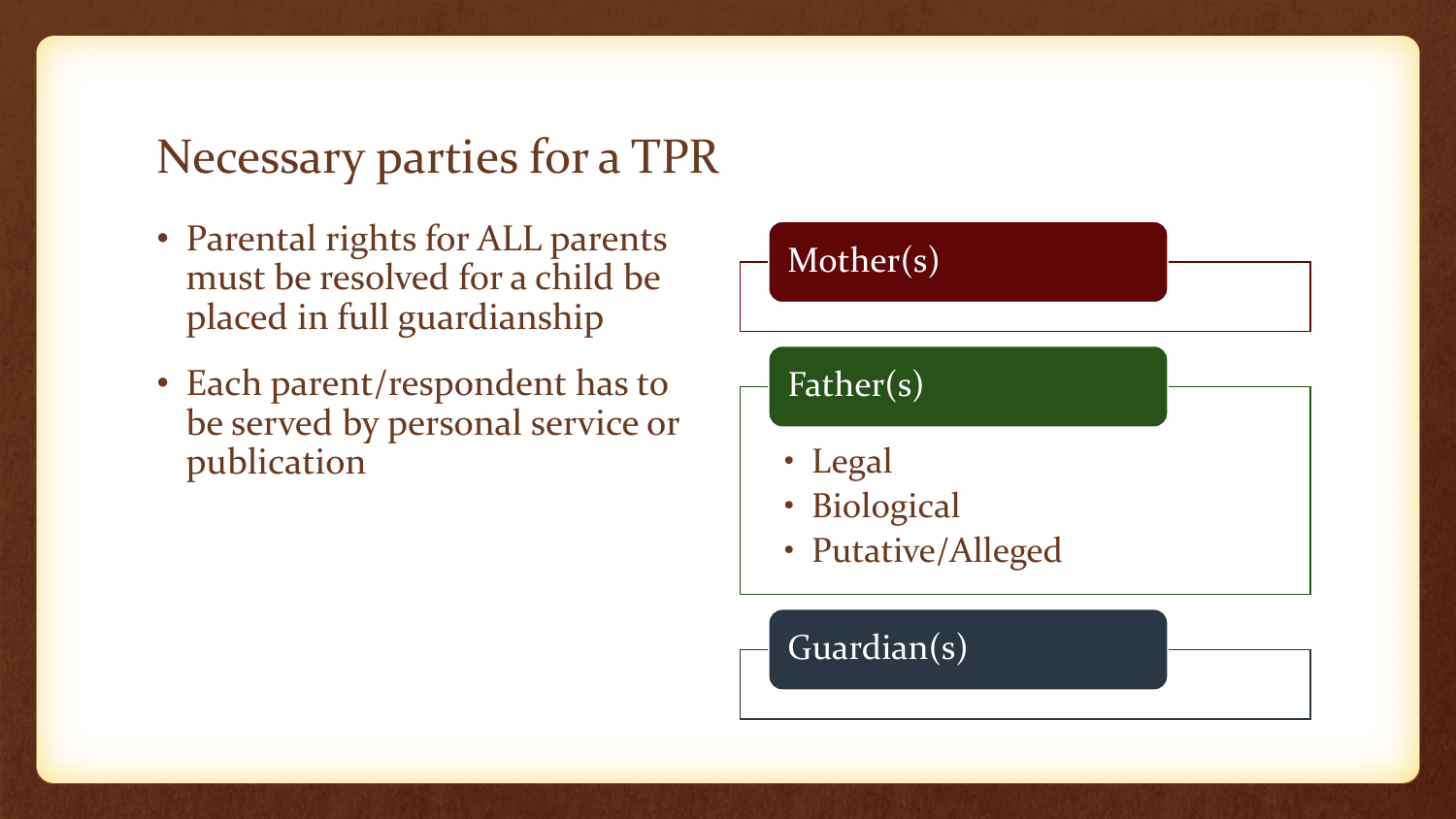- DCS must file TPR if a child has been in custody for 15 of the last 22 months, unless a compelling reason not to file exists
- TPR must allege (and the petitioner must prove) at least one ground for termination AND that termination is in the child's best interests
- TPRs are to be given priority over all other matters except CPS cases; hearing to be within six months of the date petition is filed, unless court finds extension is in the best interest of child
- Standard of proof is 'clear and convincing' evidence
- Parents are entitled to counsel if indigent, but they have the obligation to request appointment of counsel
- GALs are required to be appointed for contested TPRs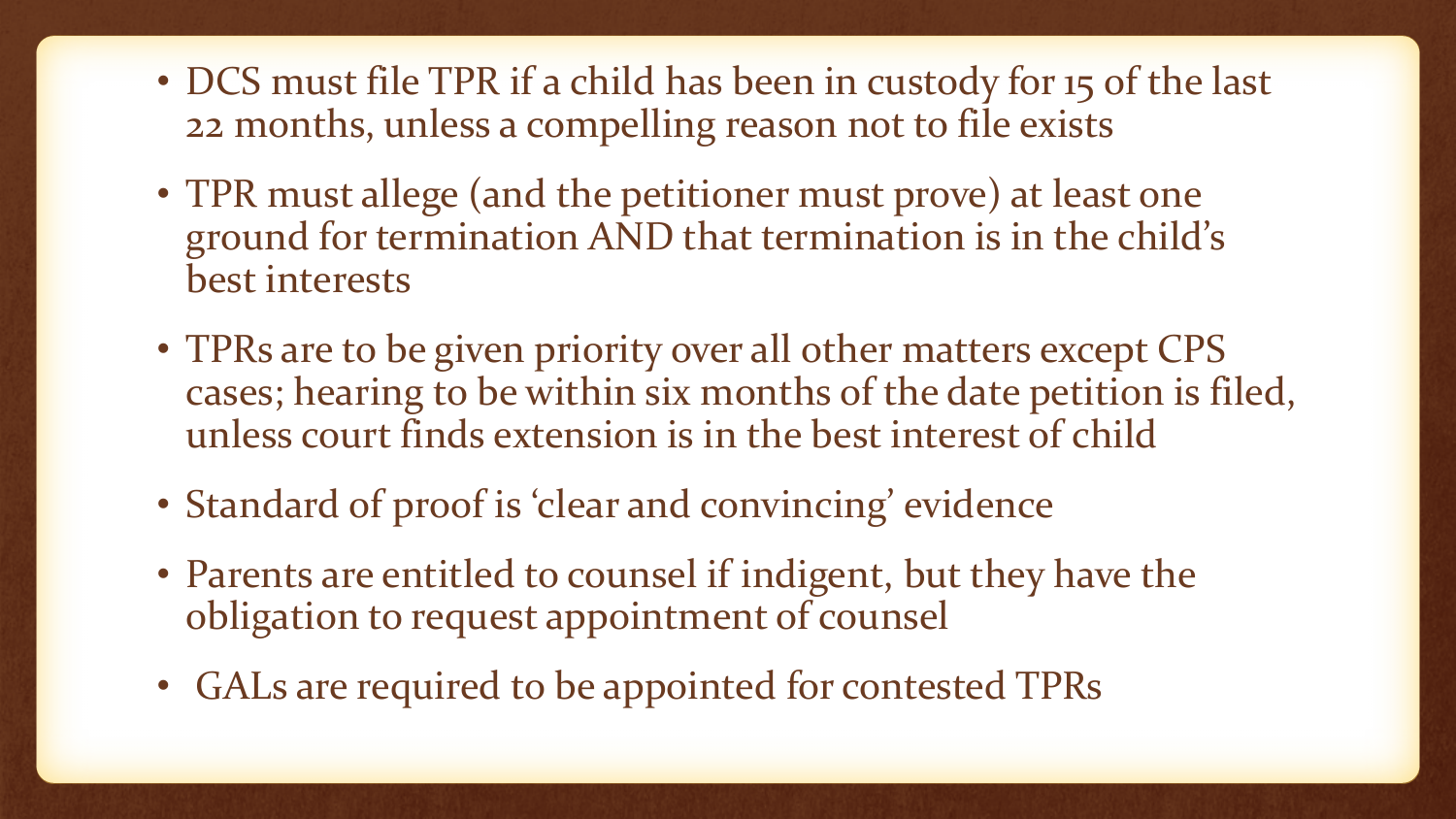

- If TPR is denied, child does not automatically return to the parent(s)
- If TPR is granted, child will be placed in partial or full guardianship
- Once TPR order is signed AND entered, parties have 30 days to appeal the court's decision to the Court of Appeals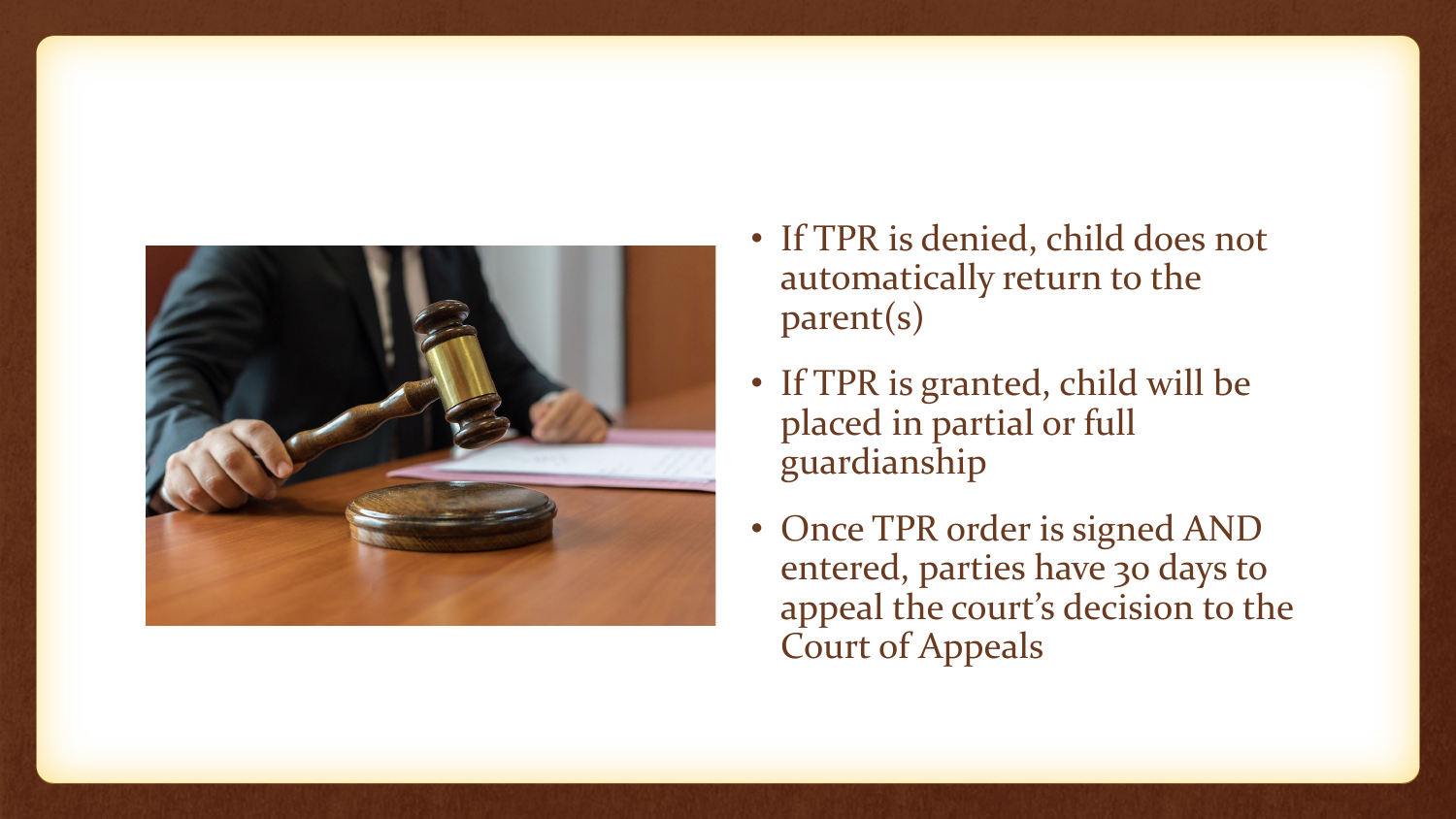# Grounds for TPR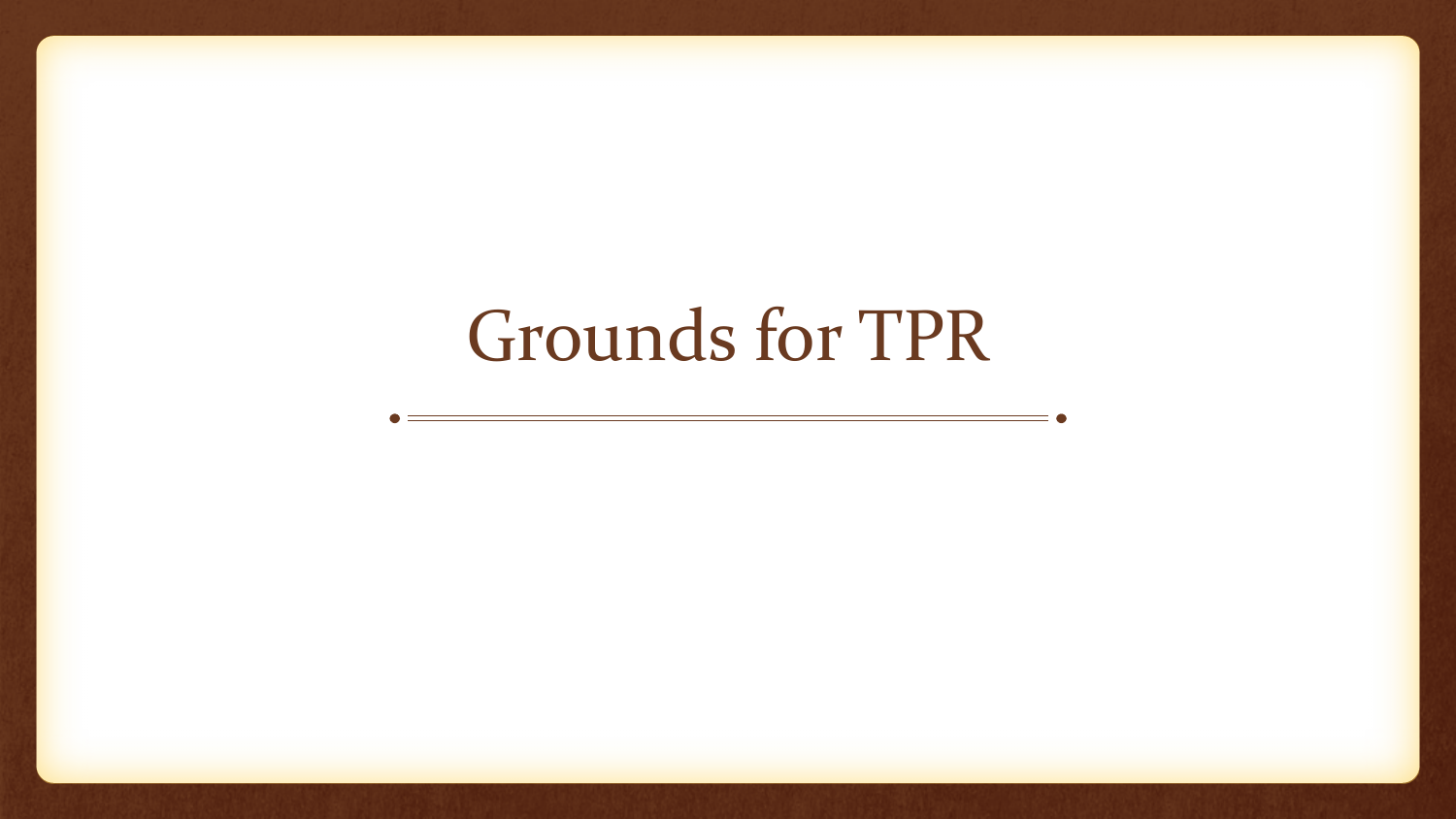### Abandonment

- **Failure to visit or support**: in the four consecutive months preceding the filing of the petition, parent failed to visit the child or failed to support/make reasonable payments towards the support of the child
	- It is an affirmative defense to this ground that that failure to visit or support was not willful
- **Suitable Home**: in the four months following the removal of the child from the physical or legal custody of the parent, the parent does not make reasonable efforts to provide a suitable home and demonstrates a lack of concern such that it appears unlikely to provide a suitable home at an early date
	- DCS must prove reasonable efforts; to be considered reasonable, must equal or exceed that of the parent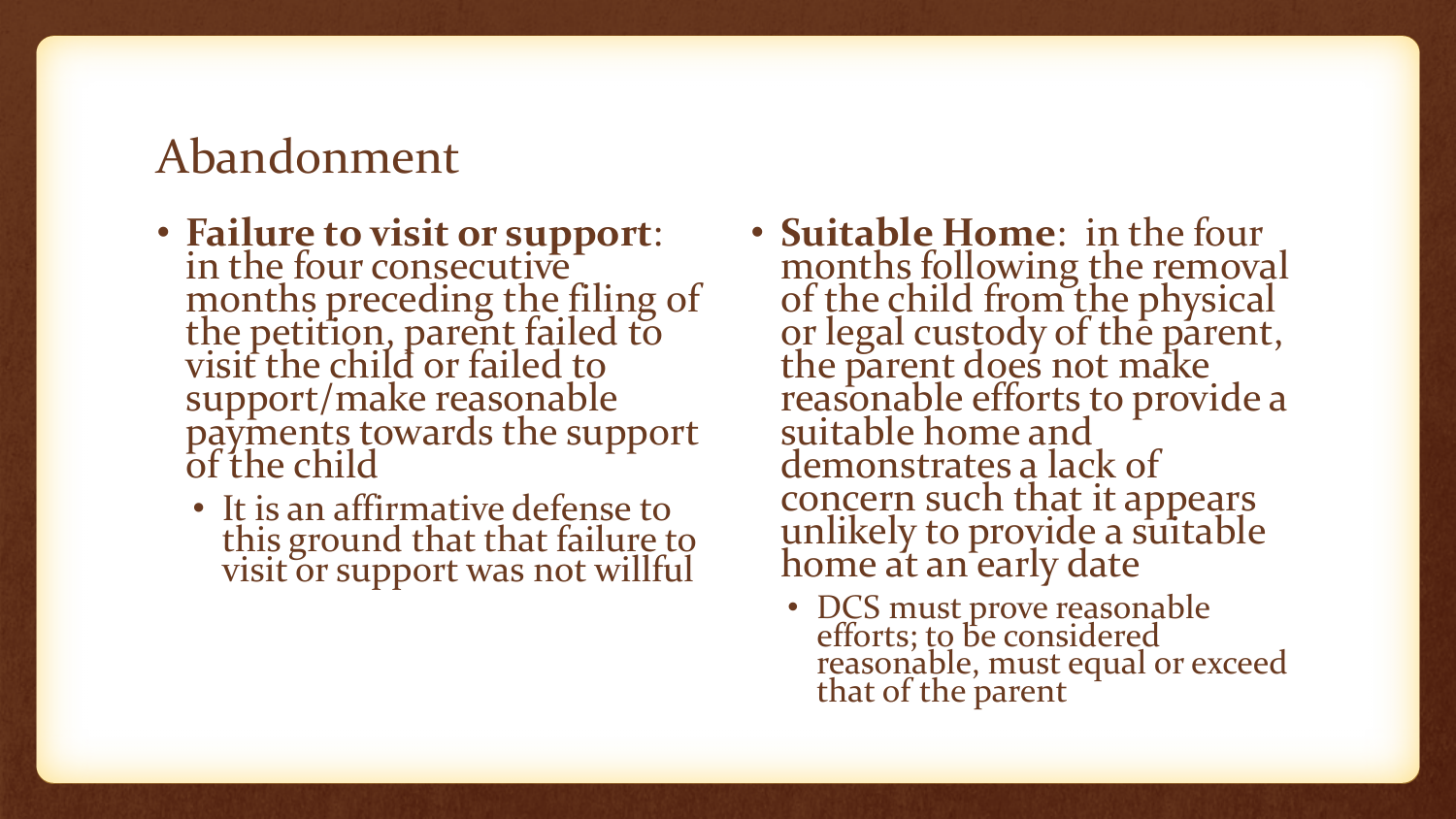#### Abandonment

- **Incarcerated Parent**: parent incarcerated all or part of the four months prior to the petition and
	- Failed to visit or support for four consecutive months prior to incarceration, or over an aggregation of 120 days of non-incarceration
	- Engaged in conduct prior to incarceration that exhibits a wanton disregard for the welfare of the child
- **Failure to Support Mother**: biological or legal father failed to visit or provide reasonable support to mother during the four months prior to the birth
- **"Safe Haven**": mother voluntarily leaves child under 2 weeks of age at certain facilities, and fails to visit or seek contact with the infant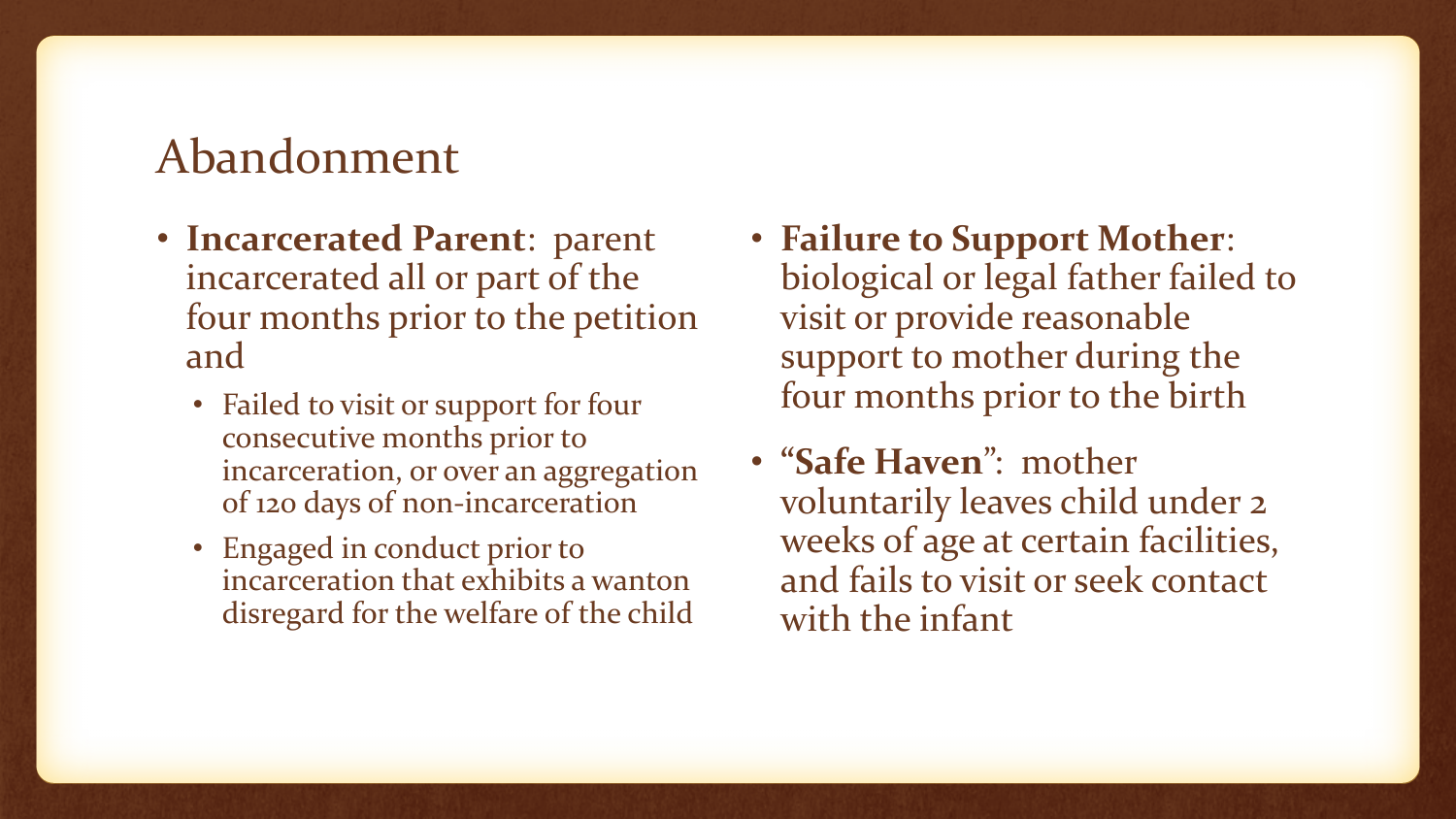- **Substantial noncompliance** by the parent with the statement of responsibilities in a permanency plan
- **Persistent Conditions**: child removed from home/physical/legal custody of parent for at least six months and conditions that led to removal still persist or other conditions exist that would cause child to subjected to further abuse or neglect; little likelihood conditions remedied at an early date; and continuation of parent/child relationship diminishes child's chances of integration into a safe, stable, permanent home
- **Severe Abuse**: found to have committed severe abuse against any child either by prior final order or during TPR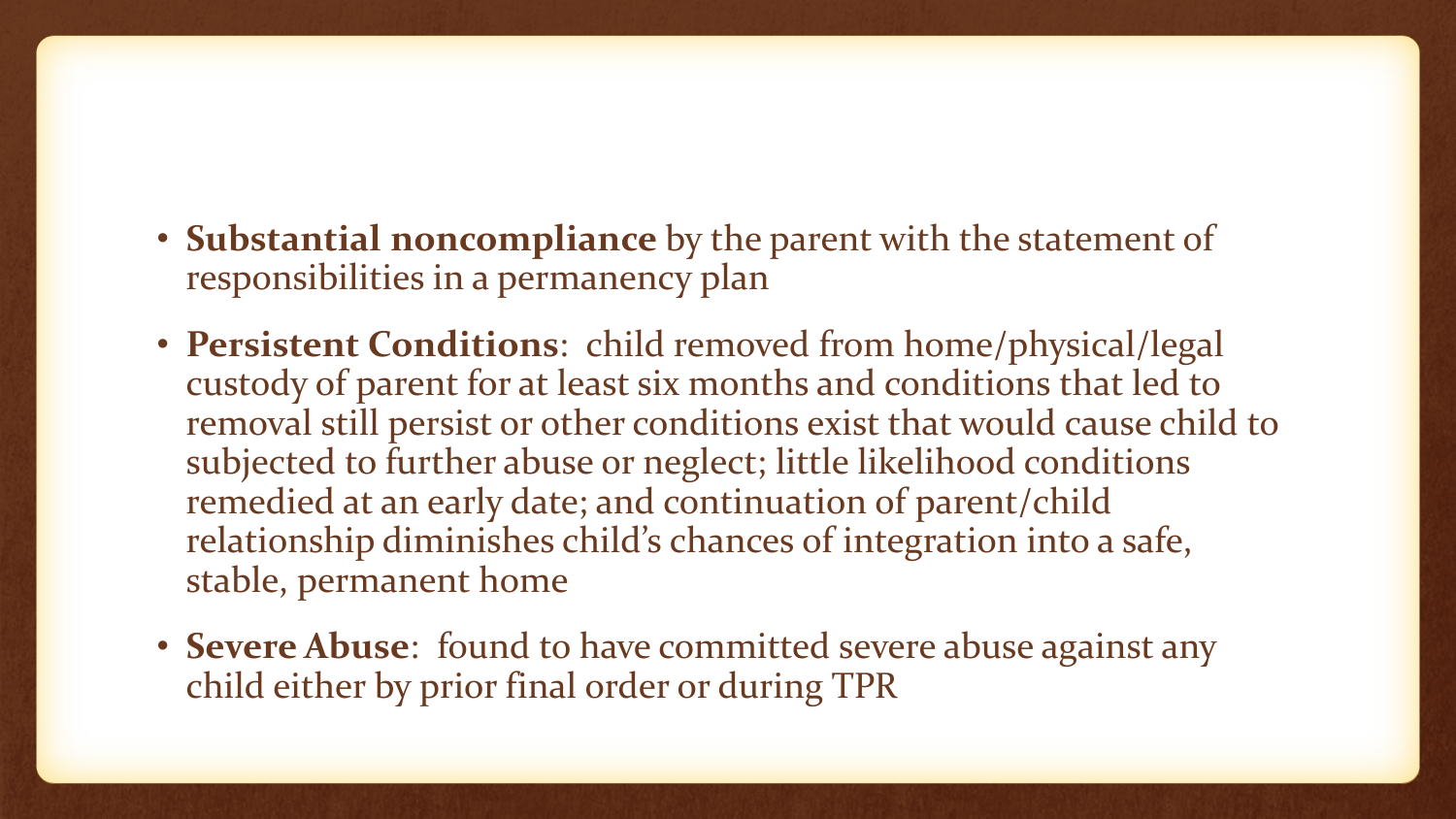#### Severe Abuse

#### Likely to Cause Serious Bodily Injury or Death

- Knowing exposure to or knowing failure to protect from
- Serious bodily injury has same meaning as in Haley's Law

Specific Brutality, Abuse, or Neglect

• Requires expert testimony

Commission of certain (mostly sex) crimes

- Commission of the act or knowing failure to protect from
- Most require penetration unless child is under 13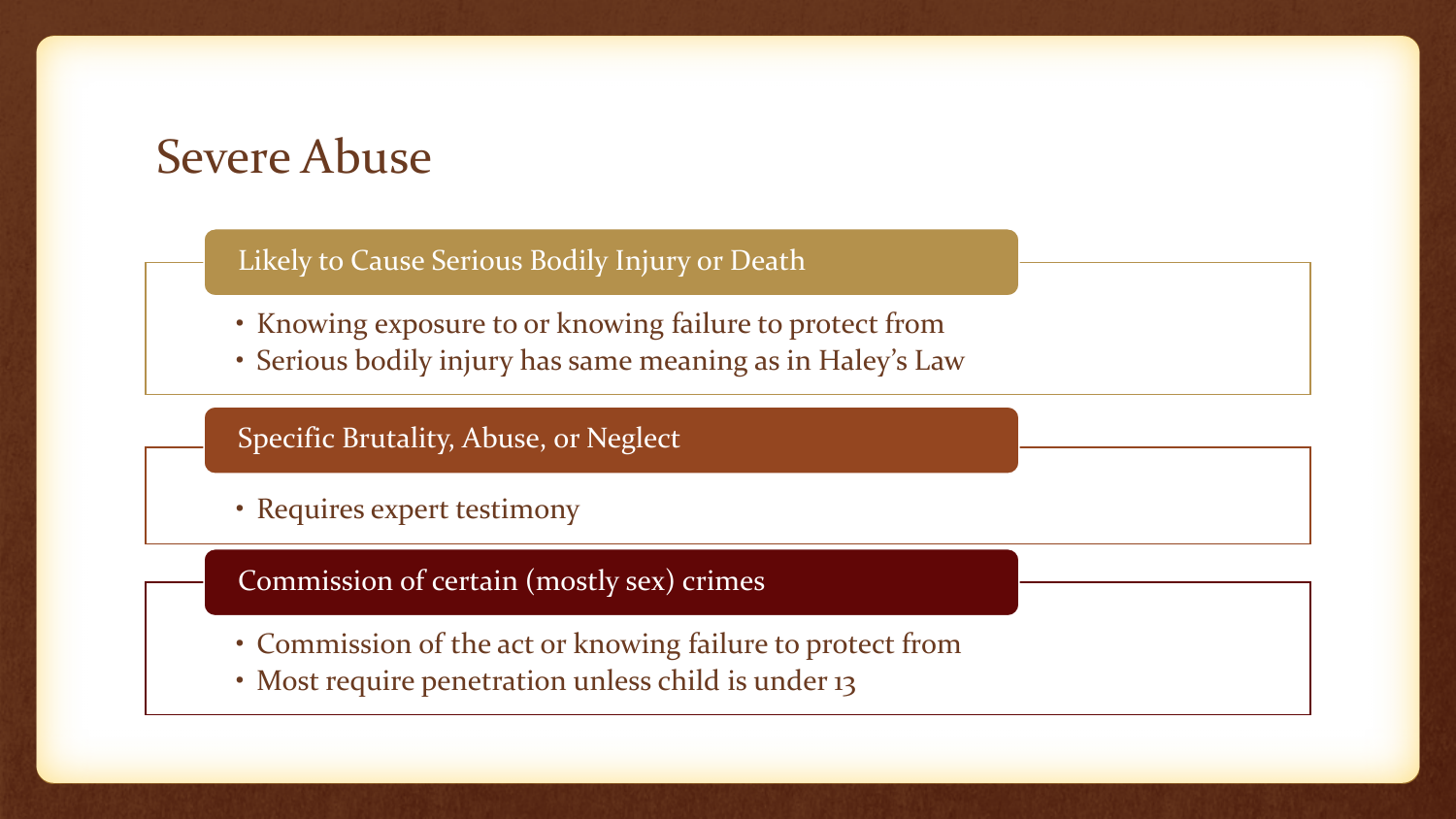#### Severe Abuse

#### Methamphetamine labs

- Knowingly allowing child to be present in a structure where meth is being created
- 'Structure' has been broadly interpreted

#### Allowing a Child to Ingest Illegal/Controlled Substance

- Child has to be under 8 and test positive on a drug screen
- Knowingly or with gross negligence

#### Access to Controlled Substances

- Knowingly allowing child to be present in a structure where present and accessible
- Schedule 1; cocaine; meth; or fentanyl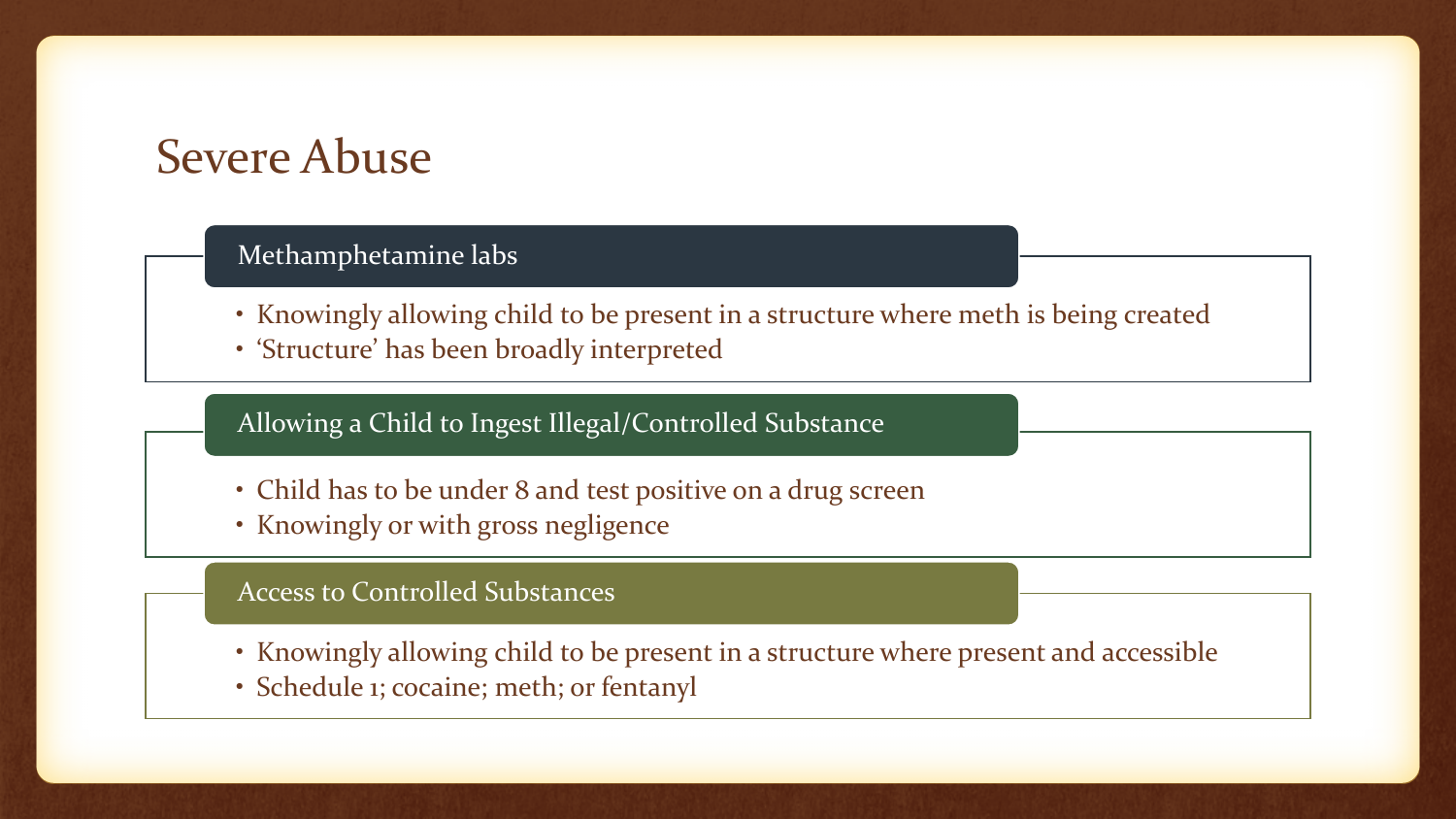### Other Grounds

- Sentenced to 2+ years imprisonment for severe abuse
- Sentenced to 10+ years and child under 8
- Certain criminal offenses
	- Murder/wrongful death of other parent
	- Sex Trafficking
	- Rape resulting in conception of child
	- Severe child sexual abuse
- Mental incompetence
- Putative father grounds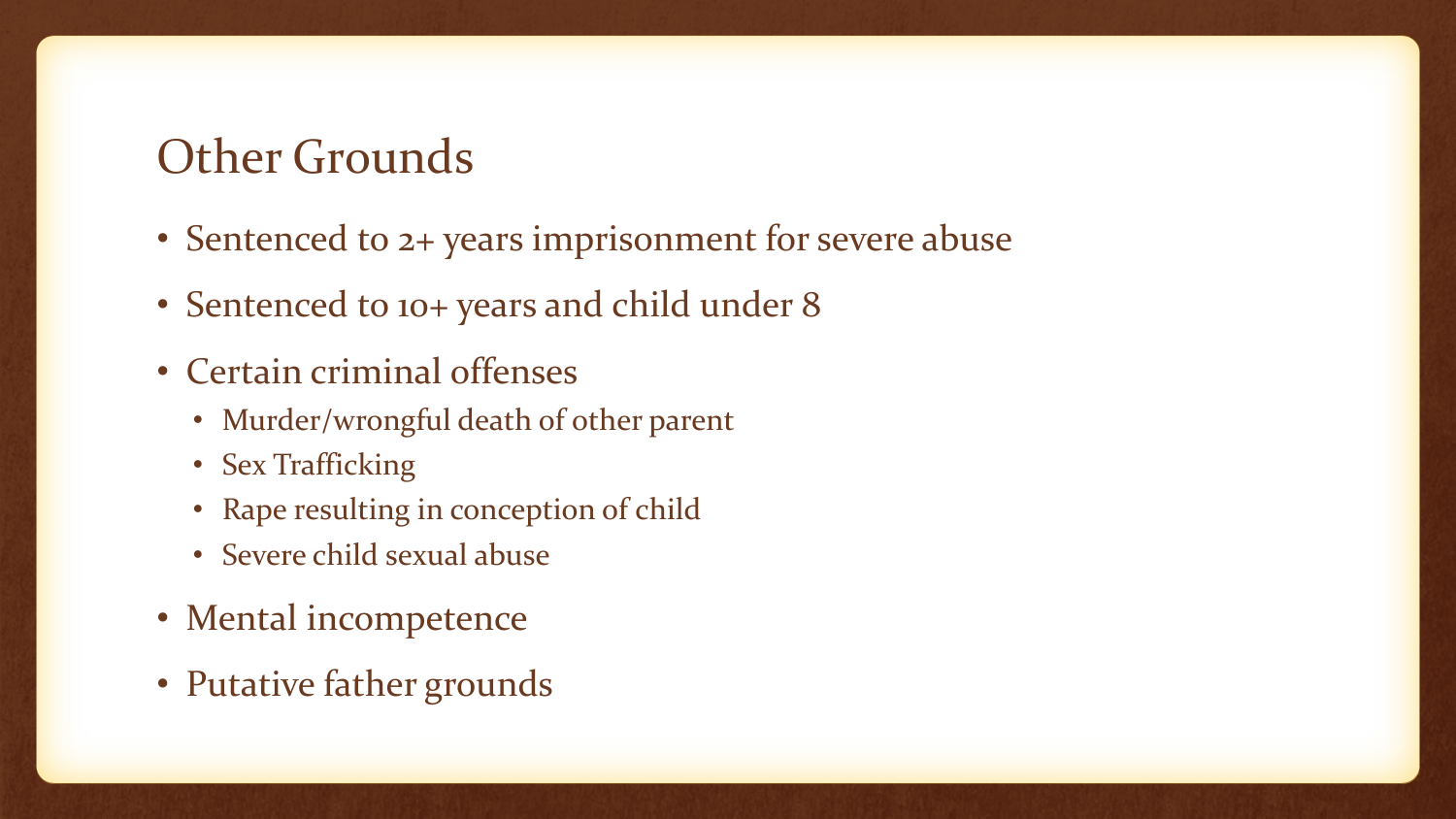#### 'Failure to manifest'

Failure to manifest

• Parent fails by act or omission

Ability and willingness • To personally assume legal and physical custody or financial responsibility

Risk of substantial harm

• To child's physical or psychological welfare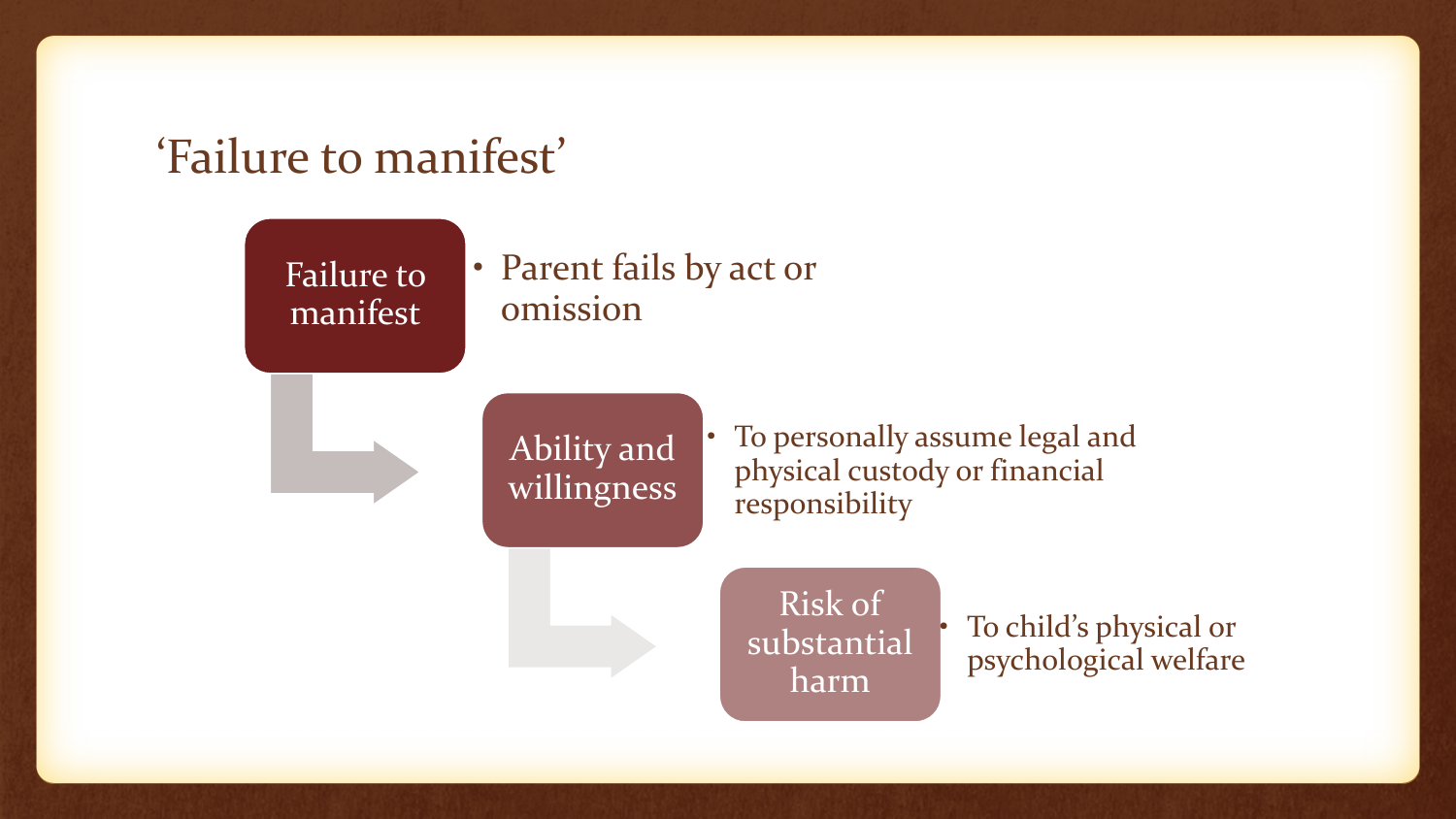## Best Interest Factors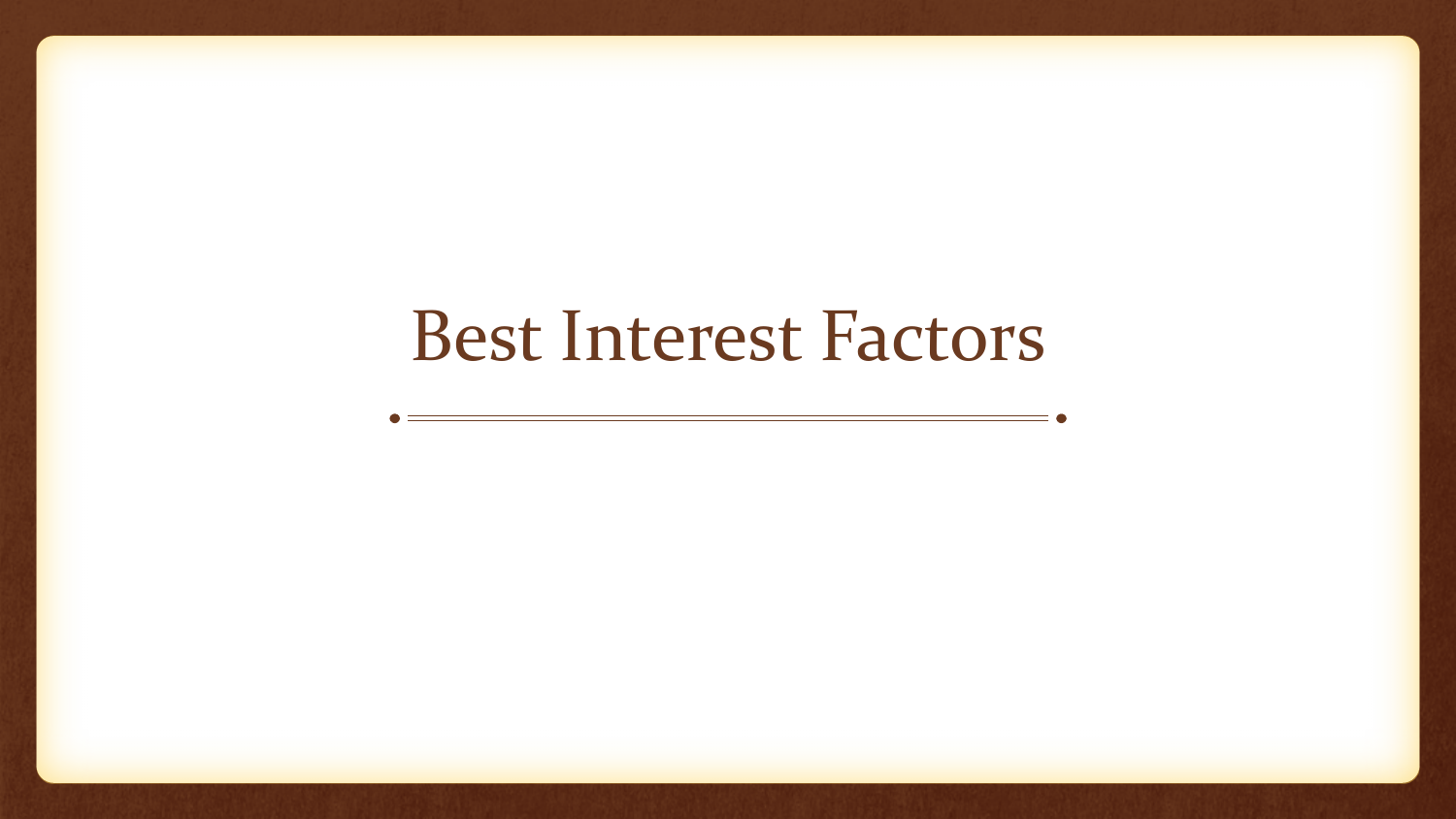### Public Chapter 190 (2021)

- Effective April 22, 2021, 9 old best interest factors deleted and creates 20 best interest factors
- Not limited to 20 enumerated factors, but all factors considered to be applicable must be identified and supported by specific findings of fact in court's order
- Expert testimony not required for any best interest factor
- Prompt and permanent placement in a safe environment is presumed to be in child's best interest

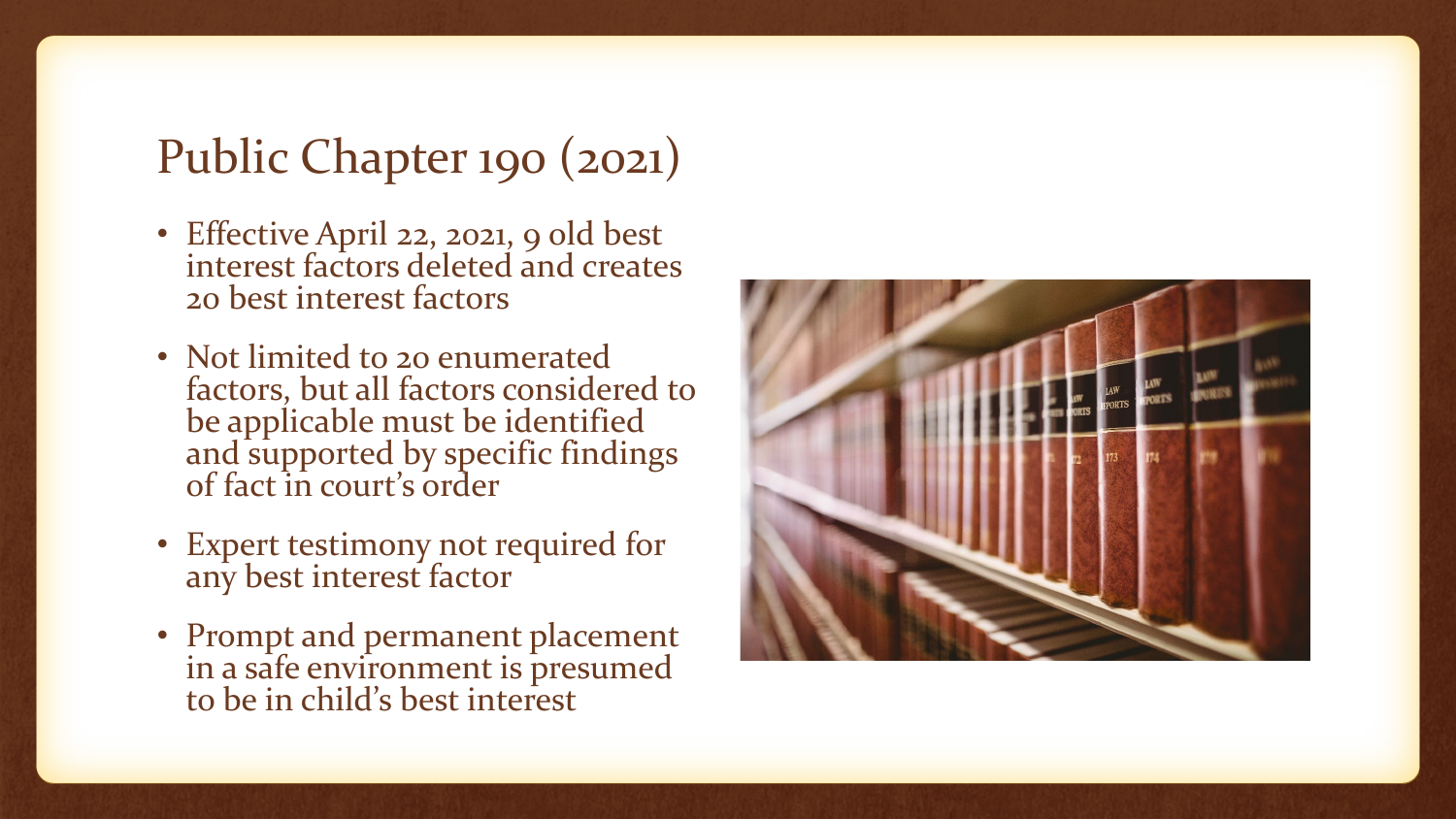- Effect TPR will have on child's critical need for stability and continuity of placement
- Effect change of caretakers/physical environment likely to have on child
- Whether parent has demonstrated continuity/stability in meeting child's basic material, educational, housing, safety needs
- Whether parent/child have secure and healthy attachment
- Whether parent has maintained regular visitation/contact and used contact to cultivate positive relationship
- Whether child is fearful of living in parent's home
- Whether parent, parent's home, or others in the household trigger/exacerbate child's experience of trauma/posttraumatic symptoms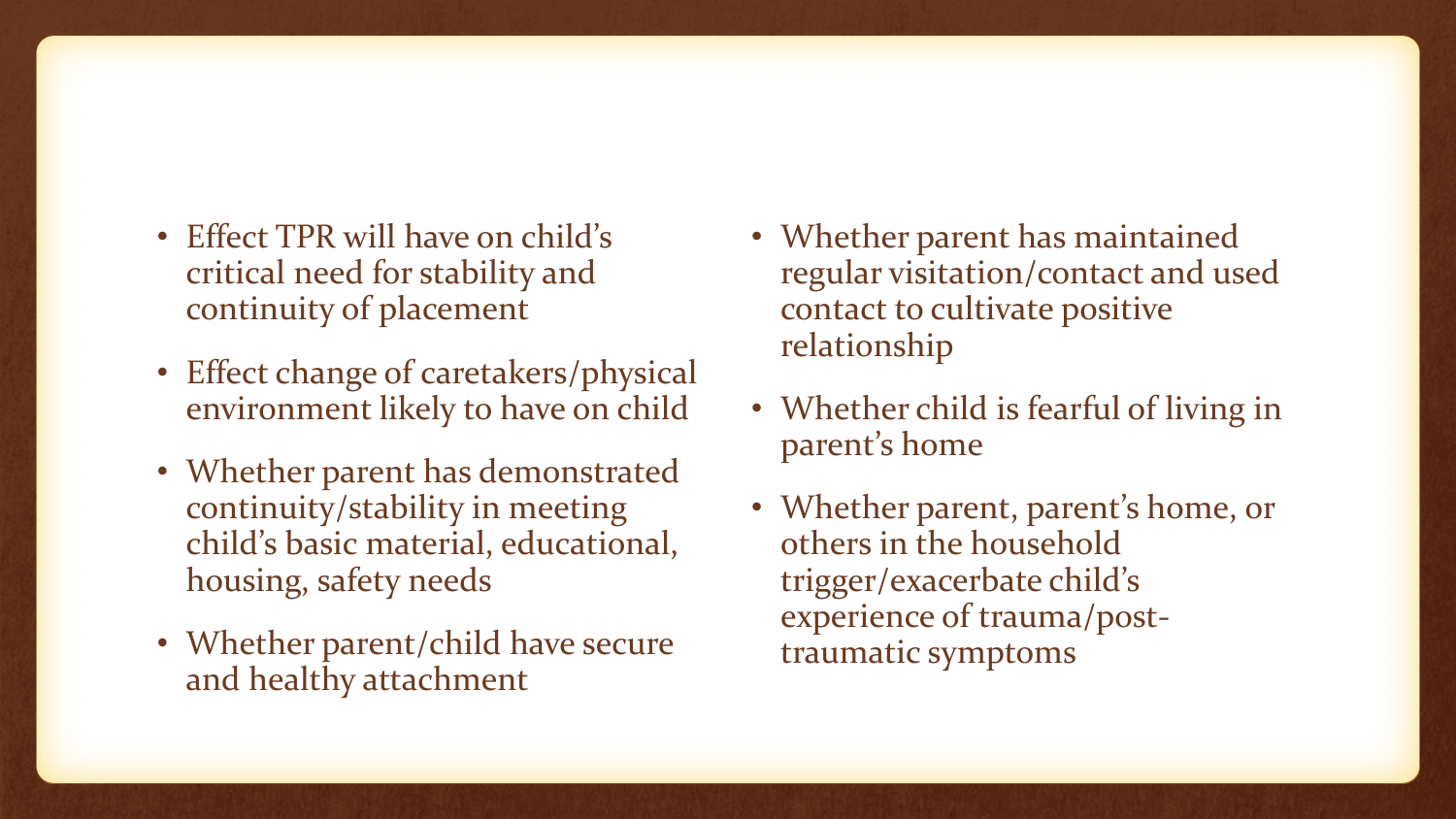- Whether child has created healthy parental attachment with another person(s) in the absence of the parent
- Whether child has emotionally significant relationships with other persons (including biological or foster siblings) and the likely impact of outcomes on these relationships and child's access to information about child's heritage
- Whether parent has taken advantage of available programs, services, or community resources
- Whether parent has demonstrated lasting adjustment to make it safe/beneficial for child to be in the home, including consideration of criminal activity in the home, use of alcohol, use of controlled substances, use of controlled substance analogues
- Whether DCS made reasonable efforts to assist parent
- Whether parent demonstrated sense of urgency in establishing parentage, seeking custody, or addressing the circumstances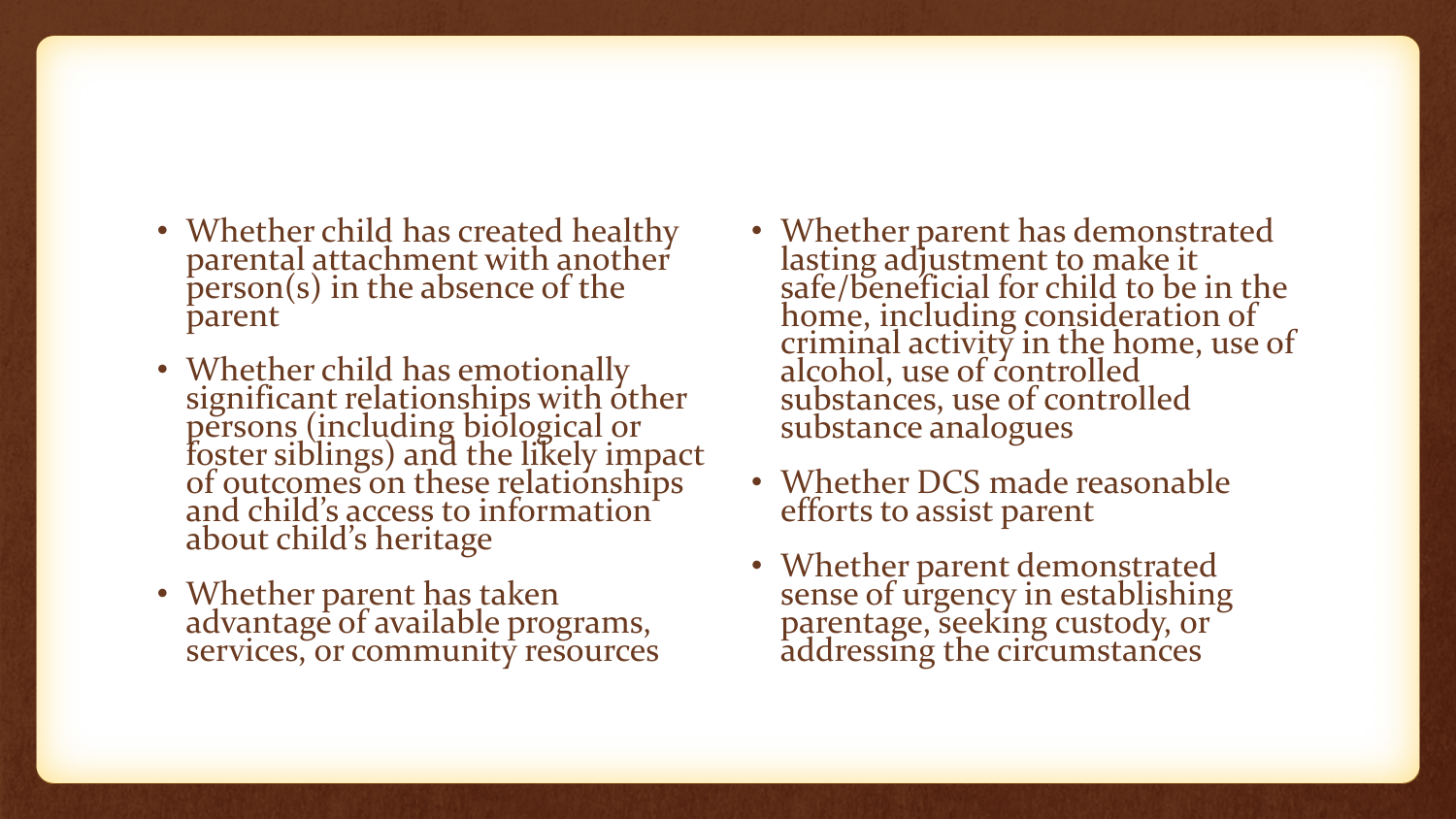- Whether parent or person residing with or frequenting home has shown brutality, abuse, or neglect towards any child or adult
- Whether parent has demonstrated understanding of the basic and specific needs for the child to thrive
- Whether parent has demonstrated ability/commitment to creating/maintaining home that meets child's basic and specific needs and in which child can thrive
- Whether parent has ever provided safe/stable care for the child or any other child
- Whether physical environment of the home is healthy/safe
- Whether parent has consistently provided more than token support
- Whether the mental/emotional fitness of parent would be detrimental to the child/prevent parent from providing safe/stable care and supervision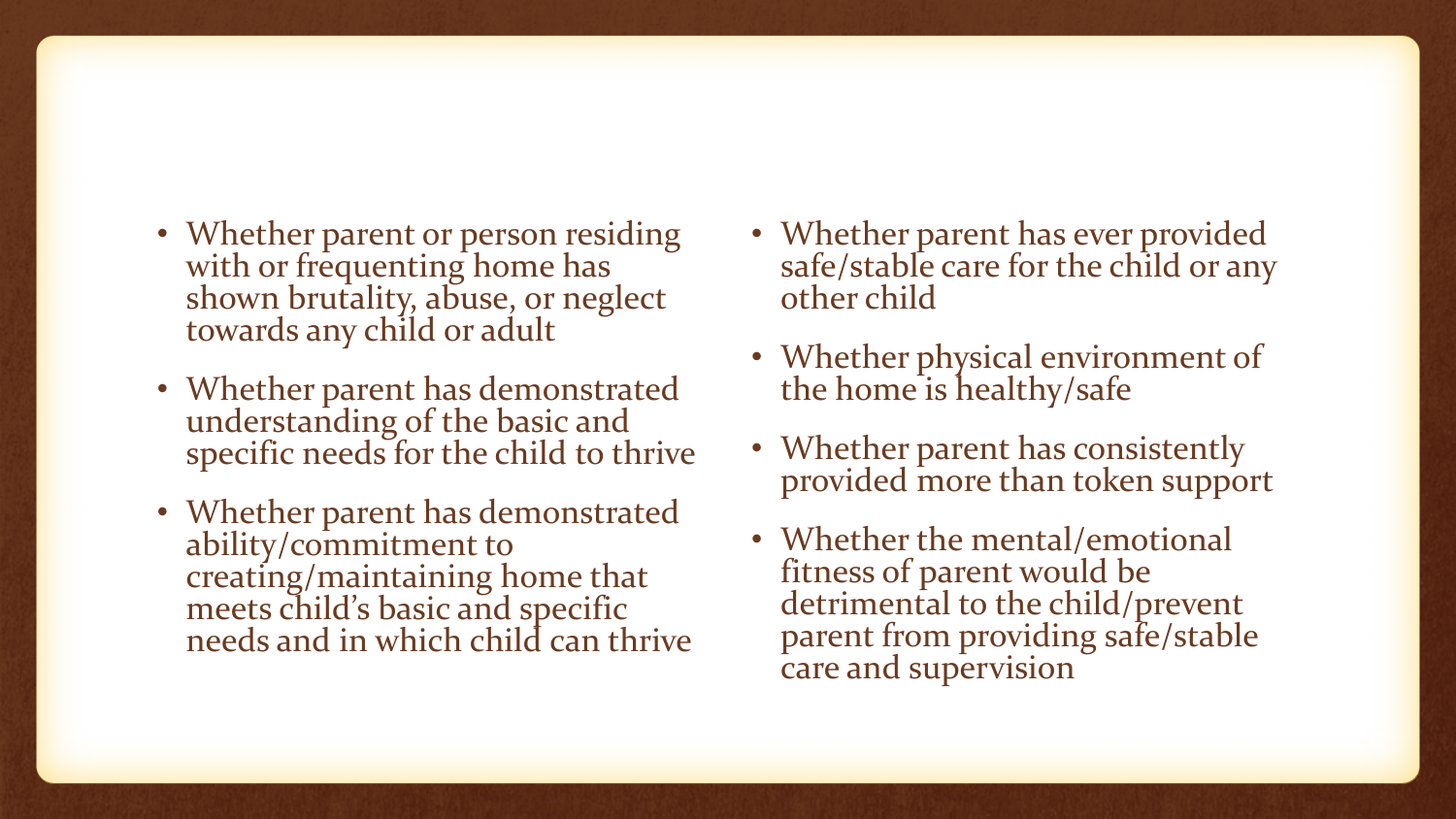# Alternatives to TPR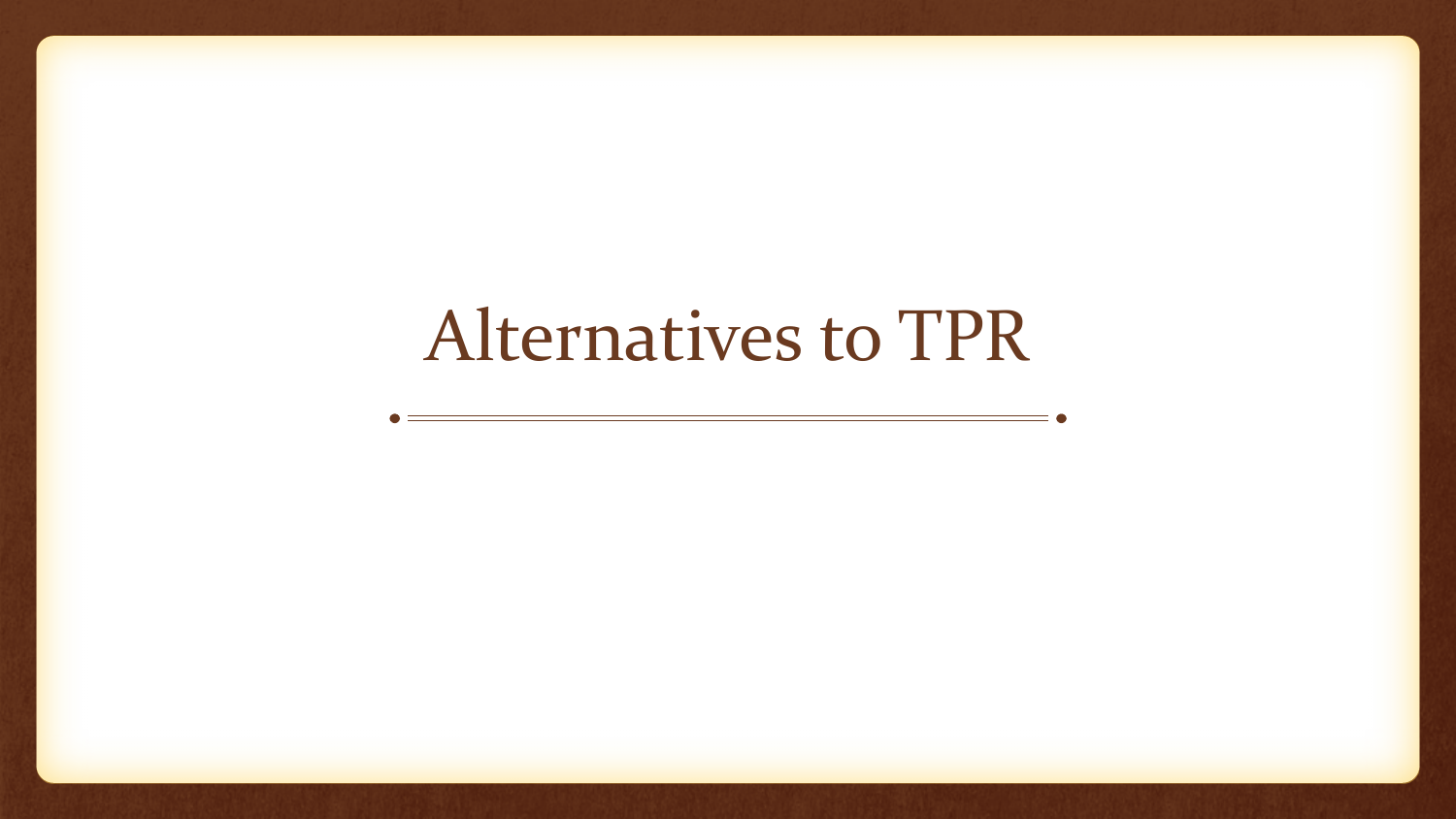#### **Surrender**

- Legal parents
- Revocable

#### Waiver of Interest

- Putative fathers
- Not revocable

#### Denial of Paternity

- Legal father, NOT adoptive father
- 'Credible proof' that not biological father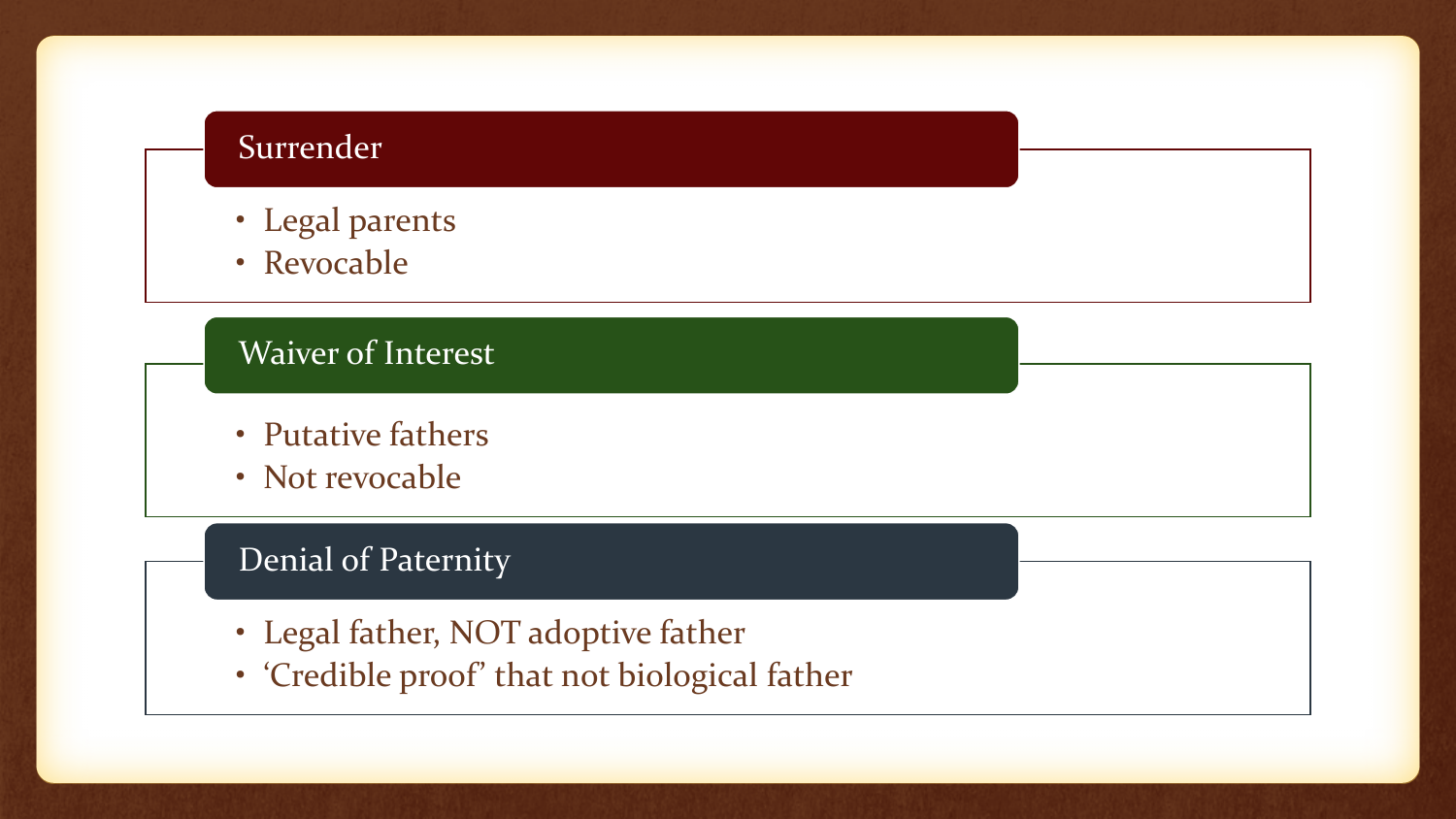## Permanent Guardianship (SPG and PG)

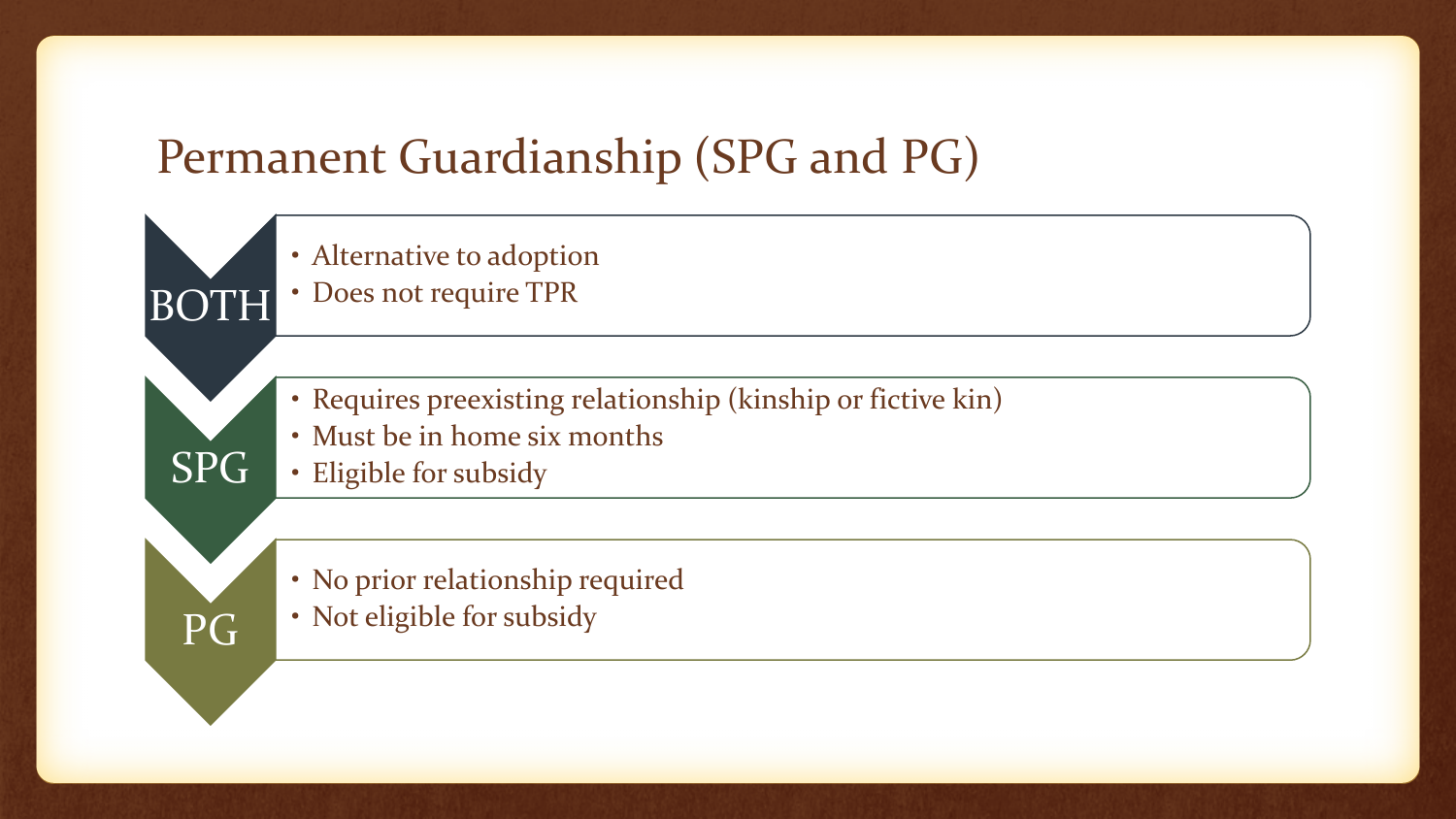### PPLA (Planned Permanent Living Arrangement)





Caregiver committed to long-term care